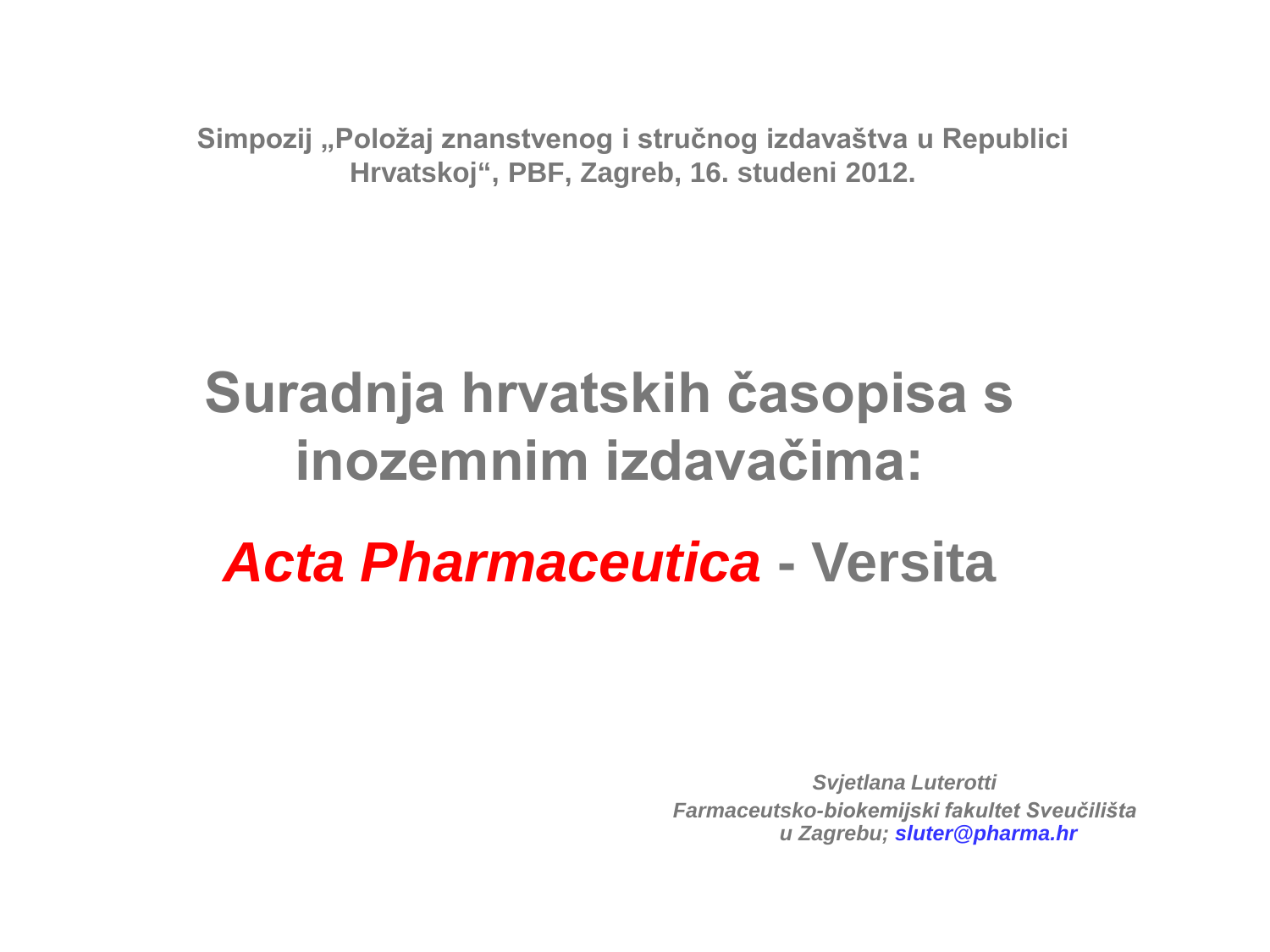# **Suradnja** *Acta Pharmaceutica* **- Versita (2007- ???)**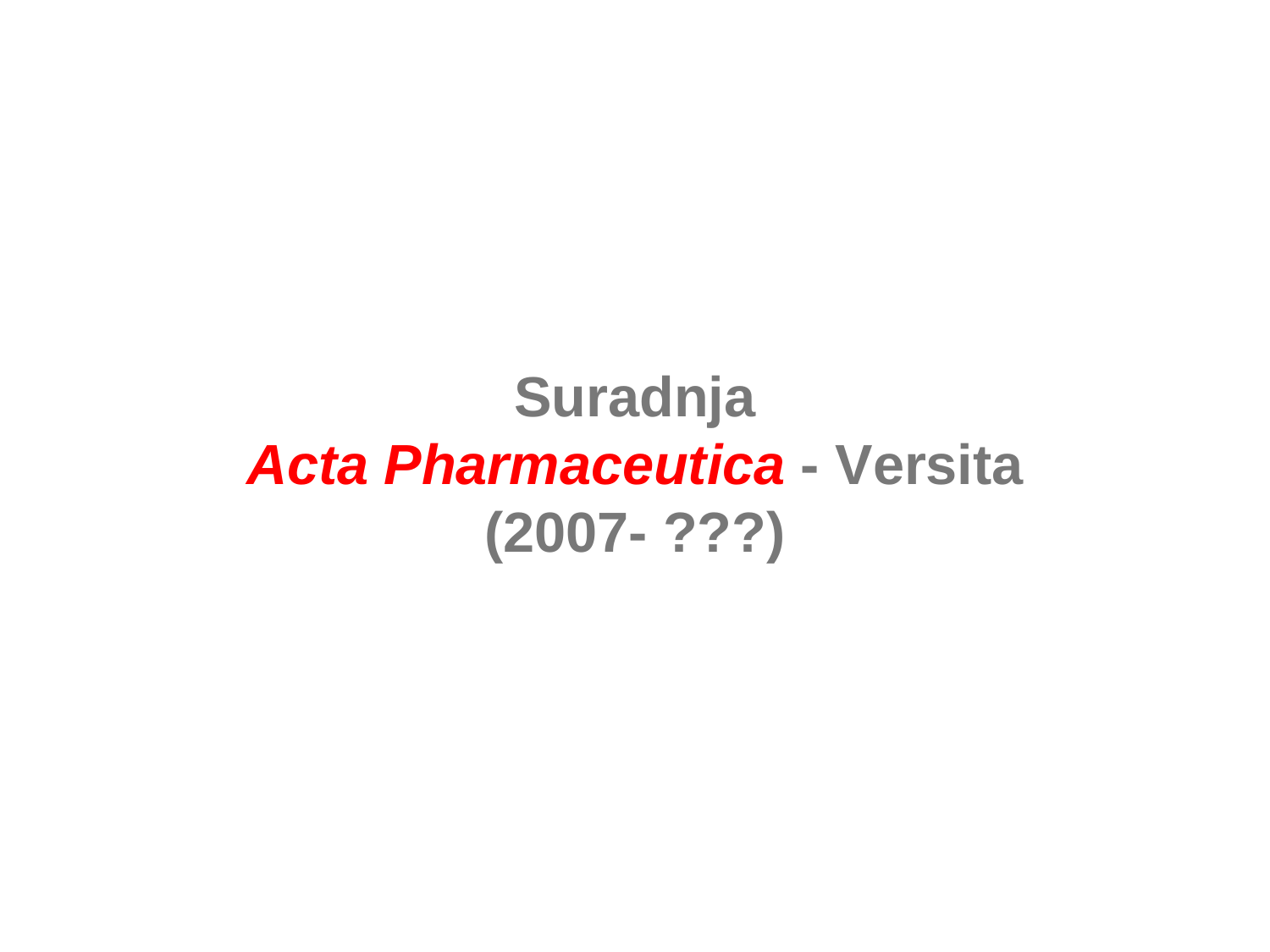| LIDC 615    |                      | <b>Coden: ACPHEE</b>                                                                       | ISSN 1330-0075<br>elSSN 1846-9558 |
|-------------|----------------------|--------------------------------------------------------------------------------------------|-----------------------------------|
|             | <b>PHARMACEUTICA</b> |                                                                                            |                                   |
|             |                      | 3/2012                                                                                     |                                   |
|             |                      | PUBLISHED BY - IZDAVAČ<br>CROATIAN PHARMACEUTICAL SOCIETY<br>HRVATSKO FARMACEUTSKO DRUŠTVO |                                   |
| Acta Pharm: | Vol. 62<br>No.3      | рр: 263-432.                                                                               | Zagreb, September 2012            |

## *Acta Pharmaceutica*

- **ISSN: 1330-0075 (print)**
- **ISSN: 1846-9558 (online)**
- **Owner: Croatian Pharmaceutical Society, Zagreb**
- **Publisher: Versita, Warsawa, Poland**
- **http://www.versita.com/aapa**
- **Open Access: [Versita Open](http://versitaopen.com/)**
- **[Biomedical and Life Sciences](http://versita.metapress.com/content/?Subject=Biomedical+and+Life+Sciences)**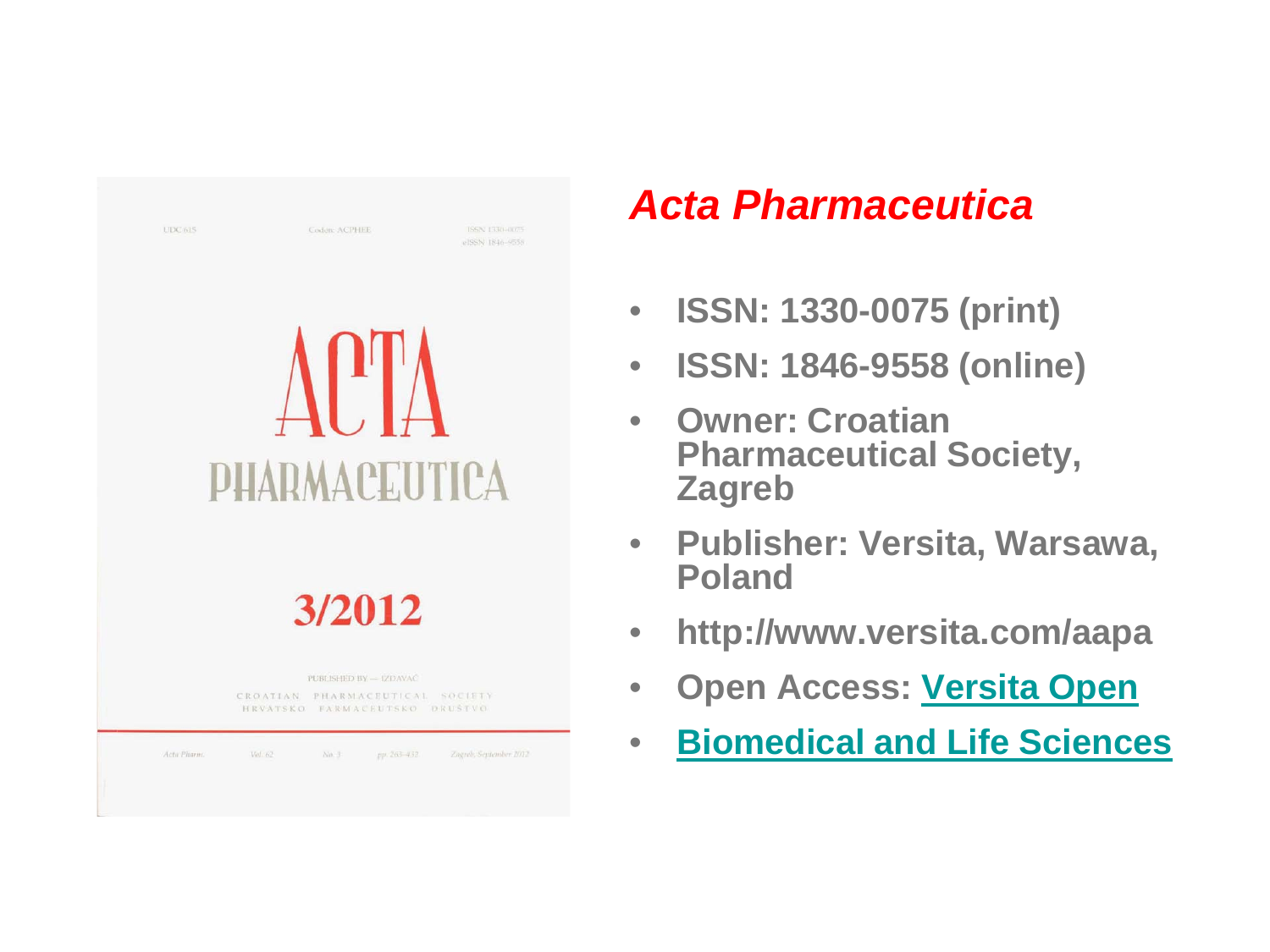### **Osnovni paket usluga Versite za** *Acta Pharmaceutica*

- **Platforma za "online" podržavanje i distribuciju objavljenog materijala**
- **Website časopisa na stranicama Versite; puni tekstovi članaka (PDF) i slobodni besplatni pristup**
- **Postavljanje "meta"-podataka za potrebe indeksiranja i distribucija u servise za abstrahiranje/indeksiranje**
- **Dodjeljivanje DOI kôda; distribucija DOI u CrossRef**
- **Aktivni linkovi: izravno "skakanje" s referenci na citirane članke**
- **Prilagođavanje za indeksiranje od strane A&I servisa, repozitorija punih tekstova (PDF) i direktorija "open access" časopisa**
- **Pomoć pri indeksiranju od strane Thomson Scientific**
- **Distribucija u knjižnice kao dio Versita Open zbirke**
- **"Journal content usage statistics" i "Annual review report"**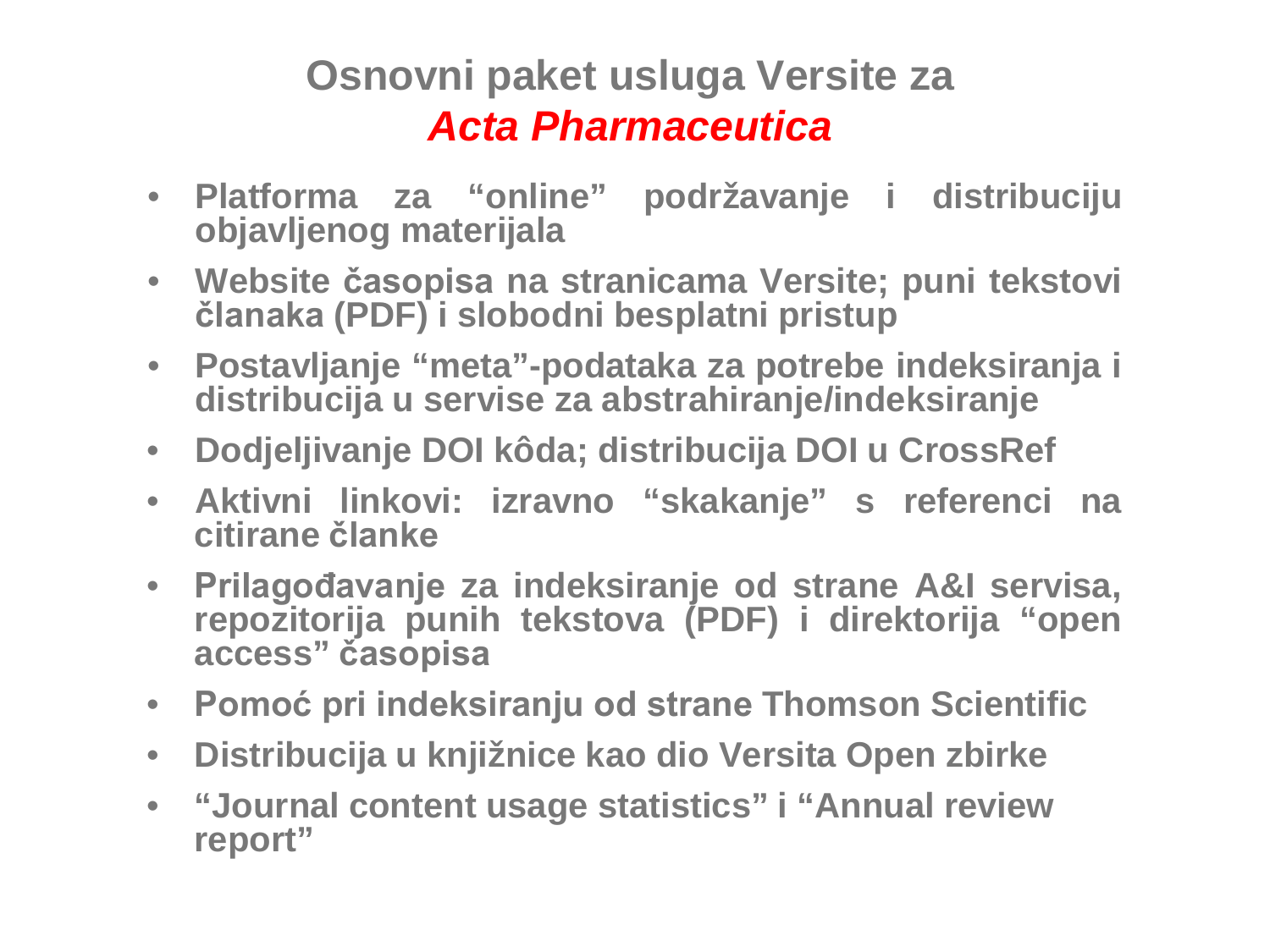#### **VERSITA OPEN 2011 ANNUAL JOURNAL REPORT** *Acta Pharmaceutica*

#### **JOURNAL ACHIEVEMENTS**



- 179% GROWTH IN READERSHIP IN 2011
- 921% INCREASE IN JOUNRAL PAGE VIEWS
- ◆ 919% INCREASE IN ISSUSE PAGE VIEWS
- $\checkmark$  210% INCREASE IN ARTICLE PAGE VIEWS

#### **VERSITA NEWS**

#### **De Gruyter acquires Versita.**

*De Gruyter's Open Access activities will be managed by Versita founder Jacek Ciesielski as Vice President Open Access.*

#### **Versita expands to Scandinavia***.*

*Three serials from the region have been added to Versita's impressive portfolio of over 230 Open Access journals***.**

**Editorial Manager successfully implemented in more than 30 journals** *A number of journals has implemented Editorial Manager – system to manage peer review process online.*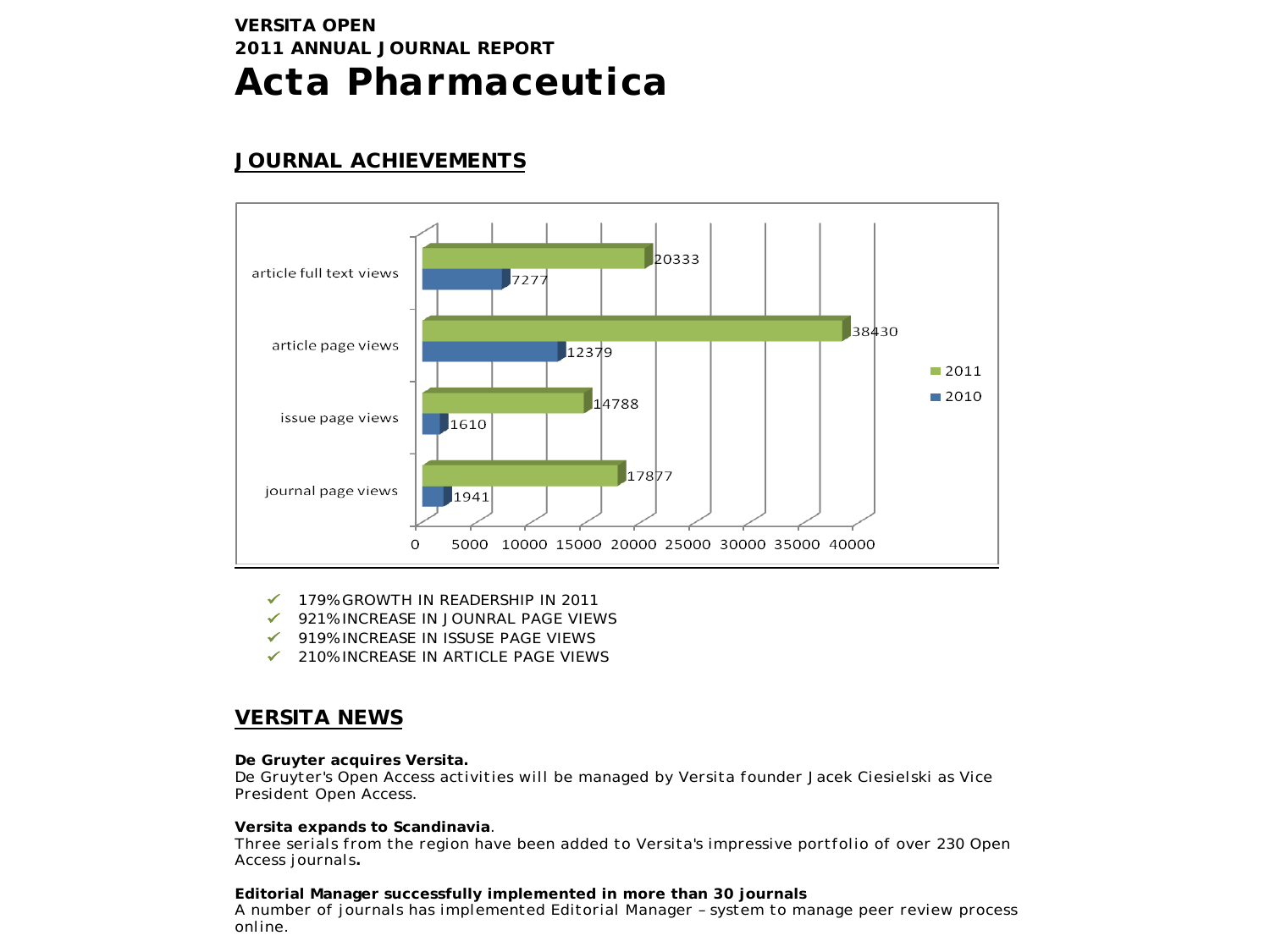#### **JOURNAL STATISTICS**

#### **A. PRODUCTION**

|                              | 2007 | 2008 | 2009 | 2010 | 201 |
|------------------------------|------|------|------|------|-----|
| number of articles published | 40   | 40   | 39   | 40   | 40  |
| share of Early Bird articles | 0%   | О%   | 0%   | 0%   | 0%  |
|                              |      |      |      |      |     |

\*year, not a volume

#### **B. USAGE STATISTICS**

|                                                    |                                  | 2008   | 2009   | 2010             | 2011                                 |
|----------------------------------------------------|----------------------------------|--------|--------|------------------|--------------------------------------|
| <b>JOURNAL CONTENT</b>                             |                                  |        |        |                  |                                      |
| journal page views                                 |                                  | 119363 | 4663   | 1941             | 17877                                |
| issue page views                                   |                                  | 24617  | 6988   | 1610             | 14788                                |
| article page views                                 |                                  |        | 35 755 | 12379            | 38430                                |
| article full text views                            |                                  | 2843   | 6056   | 7277             | 20333                                |
|                                                    |                                  | 2008   | 2009   | 2010             | 2011                                 |
| JOURNAL WEBPAGE AT VERSITA.COM                     |                                  |        |        |                  |                                      |
| page views                                         |                                  | 1046   | 1385   | 1539             | 819                                  |
| countries from which visitors came                 | India                            |        |        |                  | 284                                  |
|                                                    | Poland                           |        |        |                  | 63                                   |
|                                                    | Iran                             |        |        |                  | $\overline{42}$                      |
|                                                    | <b>United States</b>             |        |        |                  | $\overline{39}$                      |
|                                                    | Pakistan                         |        |        |                  | $\overline{27}$                      |
| services from which visitors came                  | google                           |        |        |                  | 523                                  |
| (direct)<br>scimagojr.com<br>versita.metapress.com |                                  |        |        | $\overline{127}$ |                                      |
|                                                    |                                  |        |        | $\overline{22}$  |                                      |
|                                                    |                                  |        |        | $\overline{15}$  |                                      |
| yahoo                                              |                                  |        |        |                  | $\overline{12}$                      |
| keywords which visitors used                       | (not set)                        |        |        |                  | 265                                  |
|                                                    | acta pharmaceutica impact factor |        |        | $\overline{78}$  |                                      |
|                                                    | acta pharmaceutica<br>versita    |        |        |                  | 65                                   |
|                                                    |                                  |        |        | $\overline{39}$  |                                      |
|                                                    | acta pharm. impact factor        |        |        |                  | 14                                   |
|                                                    |                                  | 2008   | 2009   | 2010             | 2011                                 |
| JOURNAL WEBPAGE AT VERSITAOPEN.COM                 |                                  |        |        |                  |                                      |
| page views                                         |                                  |        |        | $\overline{26}$  | $\overline{827}$<br>$\overline{376}$ |
| countries from which visitors came                 | India                            |        |        |                  |                                      |
|                                                    | Slovenia                         |        |        |                  | $\overline{30}$                      |
|                                                    | Eqypt                            |        |        |                  | $\overline{27}$                      |
|                                                    | Poland                           |        |        |                  | 26                                   |
|                                                    | <b>United States</b>             |        |        |                  | $\overline{26}$<br>579               |
| services from which visitors came                  | google                           |        |        |                  |                                      |
|                                                    | (direct)                         |        |        |                  | 91                                   |
|                                                    | versita.metapress.com            |        |        |                  | 38                                   |
| google.co.in                                       |                                  |        |        | $\overline{31}$  |                                      |
| versita.com                                        |                                  |        |        | 25               |                                      |
| keywords which visitors used                       | (not set)                        |        |        |                  | 233                                  |
|                                                    | acta pharmaceutica impact factor |        |        |                  | 99                                   |
|                                                    | acta pharmaceutica               |        |        |                  | 80                                   |
|                                                    | acta pharm impact factor         |        |        |                  | $\overline{24}$                      |
| impact factor of acta pharmaceutica                |                                  |        |        |                  | $\overline{17}$                      |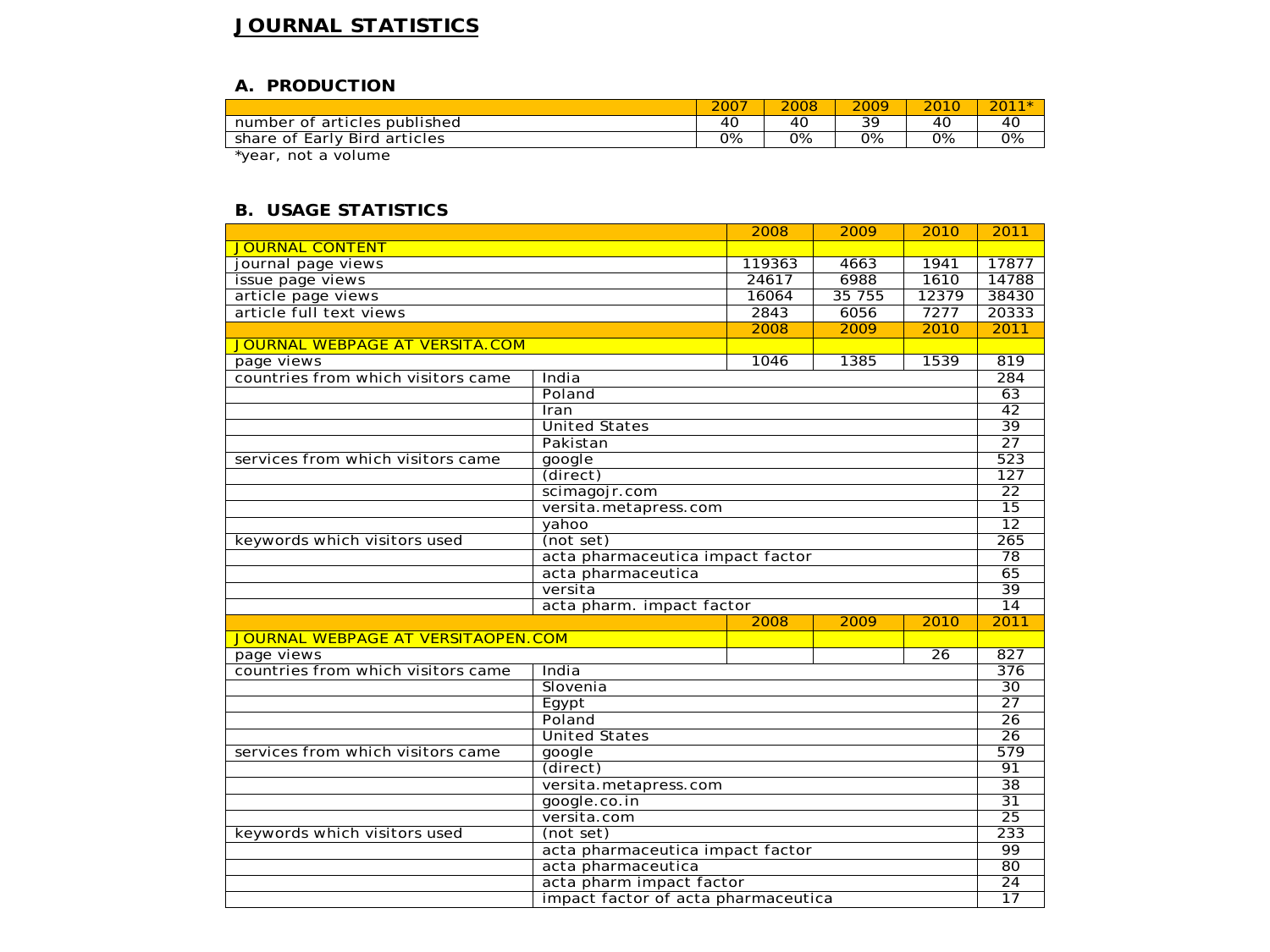#### **A. ABSTRACTING SERVICES AND THOMSON**

#### 1. ABSTRACTING SERVICES

|                                                  | 2009 | 2010 |  |
|--------------------------------------------------|------|------|--|
| services indexing journal (new)                  |      |      |  |
| services asked to index, but application pending |      | ∠⊾   |  |

List of services indexing your journal:

Biological Abstracts, BIOSIS Previews, Chemical Abstracts, Derwent Drug File, EMBASE/Excerpta Medica, International Pharmaceutical Abstracts, Journal Citation Reports/Science Edition, MEDLINE/PubMed, Science Citation Index Expanded (SciSearch), Scopus, Web of Science, CAB Abstracts, Referativny Zhurnal/VINITI

#### 2. THOMSON

|                                  | 0000<br>∠∪∪8 | 2009 | 201<br>$\sim$<br>ZU.<br>. .         |
|----------------------------------|--------------|------|-------------------------------------|
| -<br>iournal<br>impact<br>factor |              |      | $\sim$ $\sim$ $\sim$<br>- 12<br>. . |

#### **B. DISTRIBUTION**

List of libraries subscribing online version of the journal:

- University of Chicago Library; 1100E. 57th Str, Chicago, IL 60637 **USA**
- University of New South Wales; University Library, Sydney, NSW 2052, **Australia**
- University of Auckland Library; 26 Prices Str., Auckland 1142, **New Zealand**
- University of Washington Libraries; Allen Library Room 181G, Box 352900, Seattle, WA 98195-2900, **USA**
- University of Rhode Island Libraries; 15 Lippitt Rd., Kingston, RI 02881, **USA**
- University of Texas at Dallas; 800 West Campbell Road, Richardson, Texas, 75080, **USA**
- University of East Anglia; Norwich, Norfolk NR7 4TJ, **United Kingdom**
- Victoria University of Wellington Library; Library, Rankine Brown Building, Gate 3, 1 Kelburn Parade, Kelburn, Wellington 6012, **New Zealand**
- Technical Information Center of Denmark; Anker Engelunds Vej 1, 2800 Kgs.Lyngby, **Denmark**
- Bibliotheque Cantonale et Universitaire Lausanne; CODUL, Unitheque, Lausanne 1015, **Switzerland**
- University of Glasgow Glasgow University Library; Hillhead Str., Glasgow G12 8QE, **Scotland**
- Technion-Israel Institute of Technology, Technion City, Haifa 32000, **Israel**
- University of Antwerp, Prinsstraat 9 Antwerpen 2000 **Belgium**
- Open University Library, Walton Hall, Miltin Keynes MK7 6AA **United Kingdom**
- University of Applied Forest Sciences, Schadenweilerhof, D-72108 **Germany**
- The Chinese University of Hong Kong, Shatin, NT, **Hong Kong, The People's Republic of China**
- Wageningen UR Library, Droevendaalsesteeg 2, 6708 PG Wageningen, **The Netherlands**
- Imperial College London, South Kensington, London SW7 2AC, **United Kingdom**
- University Library in Bratislava; Michalska 1, Bratislava 814 17, **Slovakia**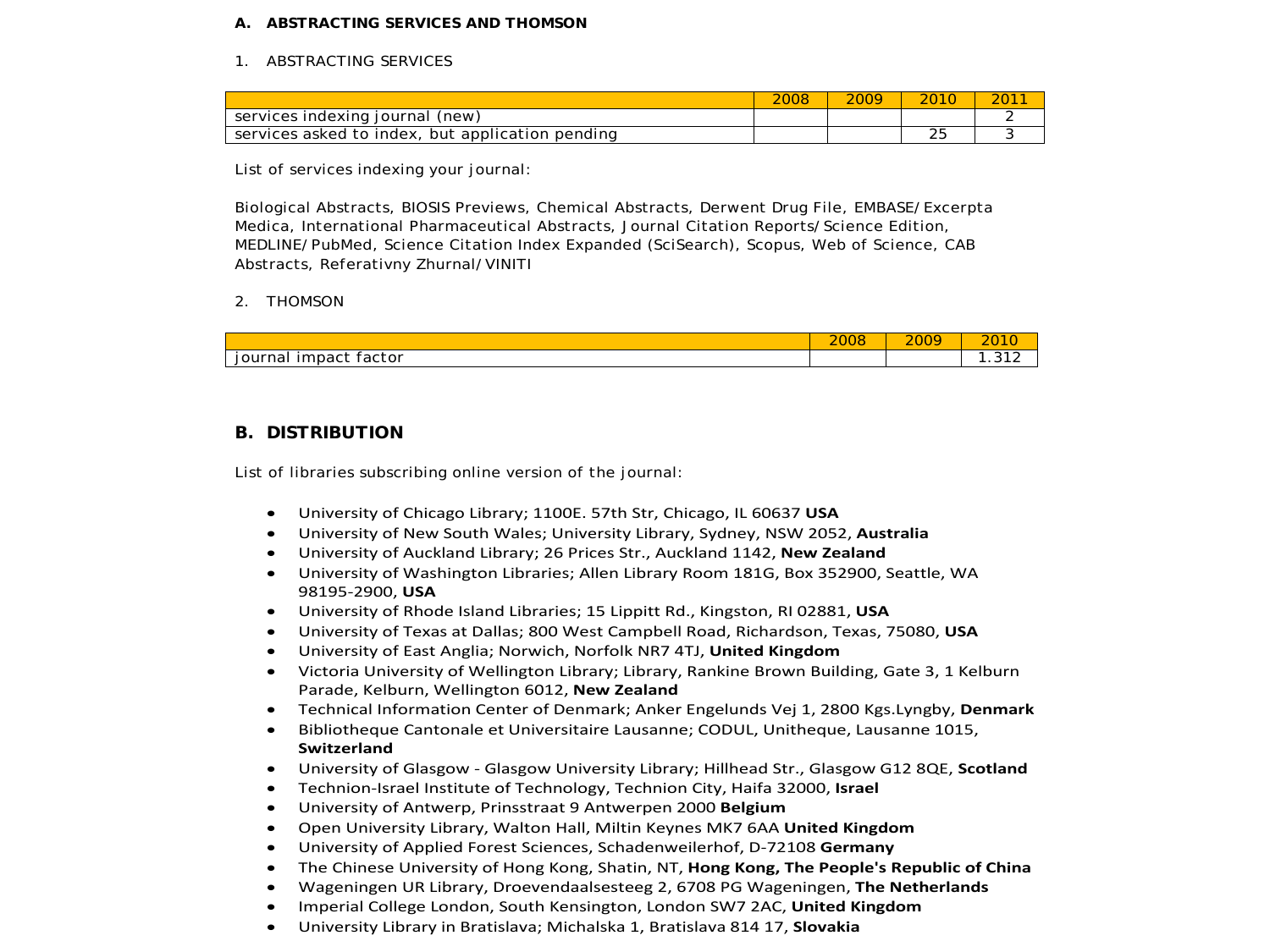

### **Ukupna prispjeća, udio odbijanja/prihvaćanja radova u** *Acta Pharmaceutica***.** Prema *Farm. Glas*. **66** (2010) 500-502. S dozvolom.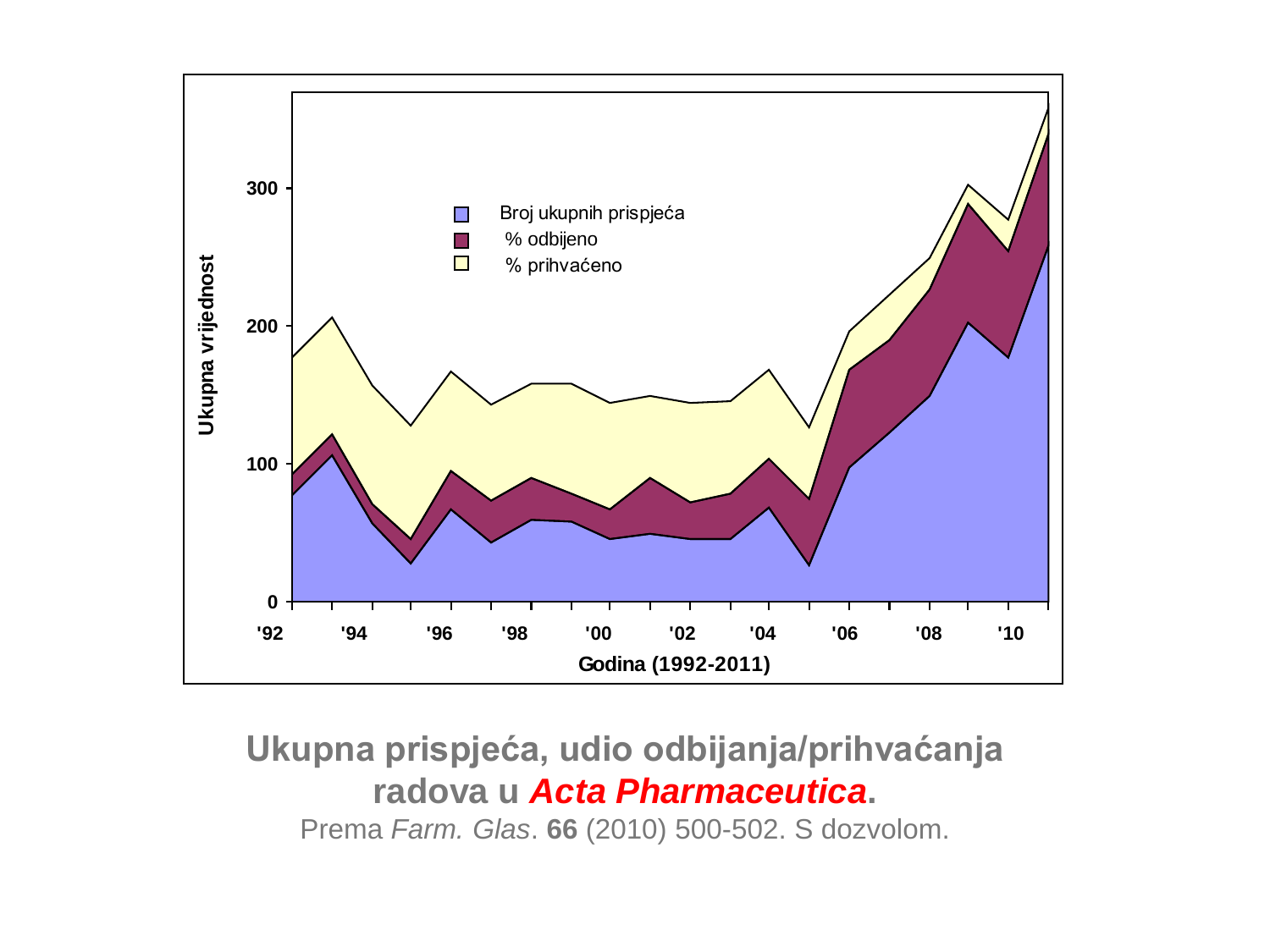

### **Indeksiranje** *Acta Pharmaceutica***.** Prema *Farm. Glas*. **66** (2010) 500-502. S dozvolom.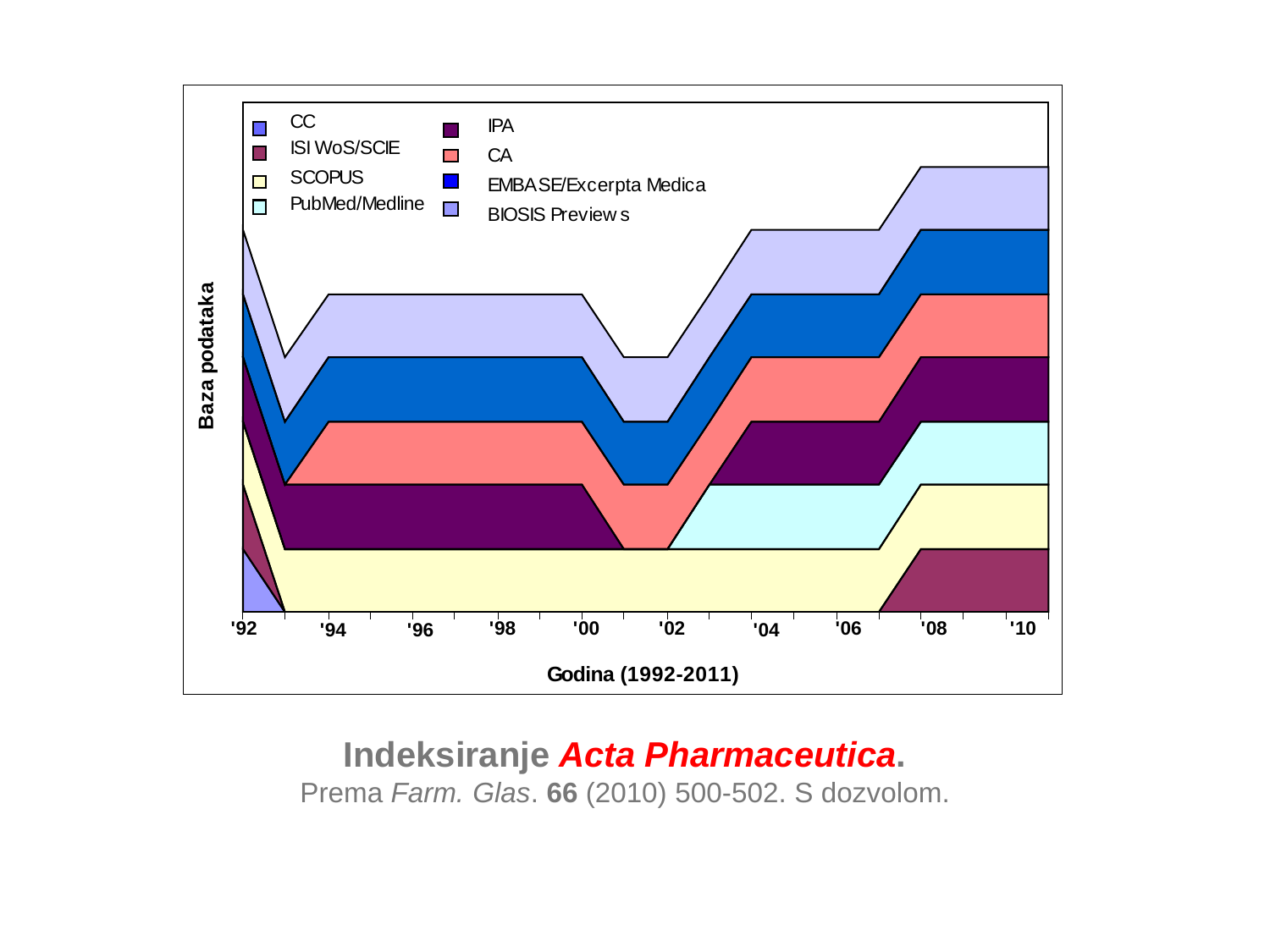### **Ponude za** *Acta Pharmaceutica* **(2009-2012) (bez dogovora)**

- **Online Submission System (Editorial Manager) and Production Tracking Module (2009-2012)**
	- **- Online submission and tracking system**
	- **- PrePrint Manager (Editorial Package)**
	- **- CrossCheck**
- **Open Access Publishing in Author-Pays Model (2012)**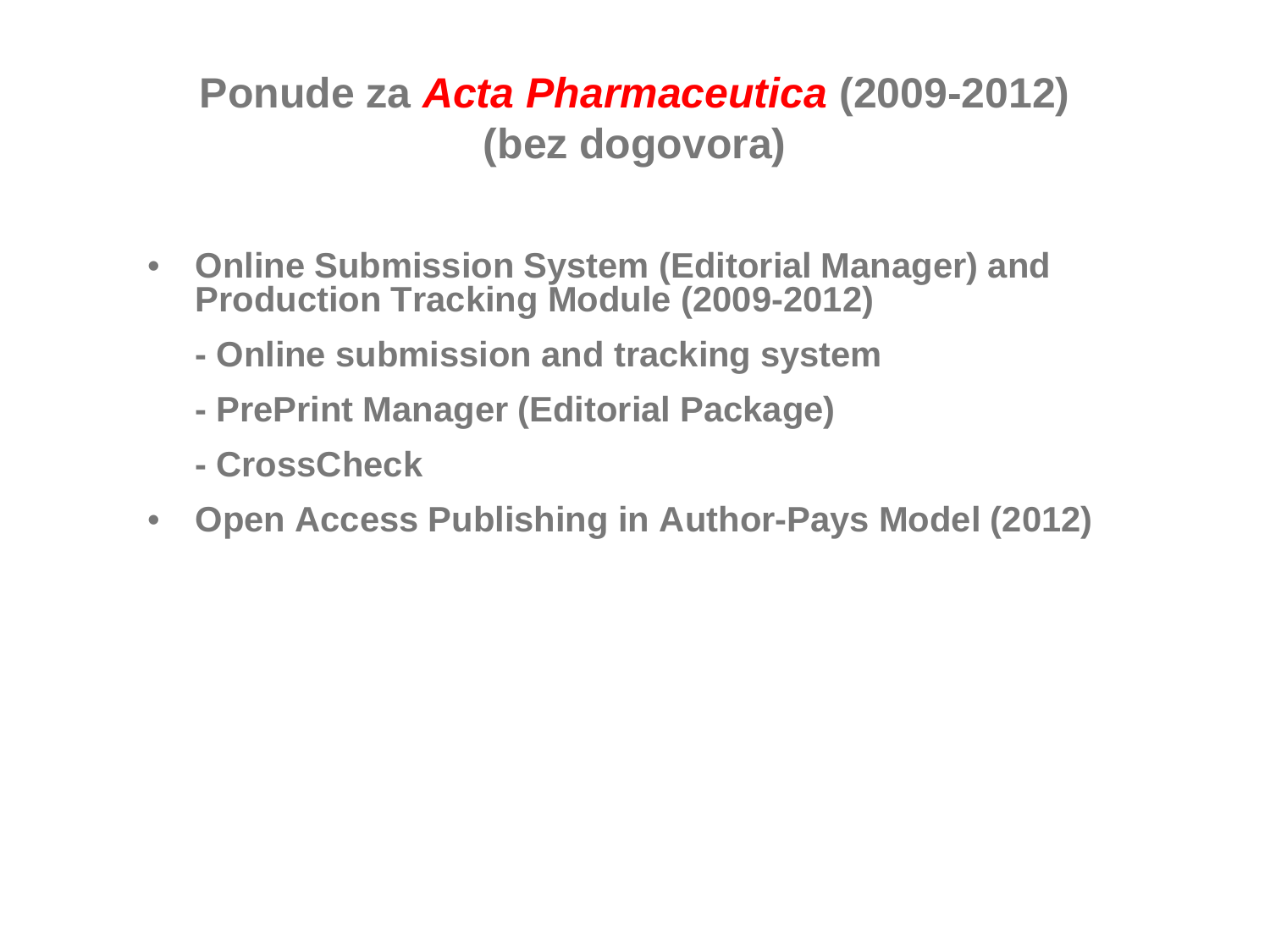**Novosti iz Versite, rujan-studeni 2012.**

- **Nova tehnološka platforma za podržavanje sadržaja svih Open Access časopisa**
- **Sustav PubFactory <http://www.pubfactory.net/> od kompanije iFactory <http://www.ifactory.com/> umjesto MetaPress tehnologije**
- **Sadrži funkcije uključivo aktivne linkove za reference (?), distribuciju "meta"-podataka u servise za abstrahiranje,** *etc***.**
- **Kompaniju Versita preuzima izdavačka kuća De Gruyter**
- **"Publisher" status**
- **"(Creative Commons) License to Publish" (imamo vlastiti AAF)**
- **"PubsHub Journal Detail"**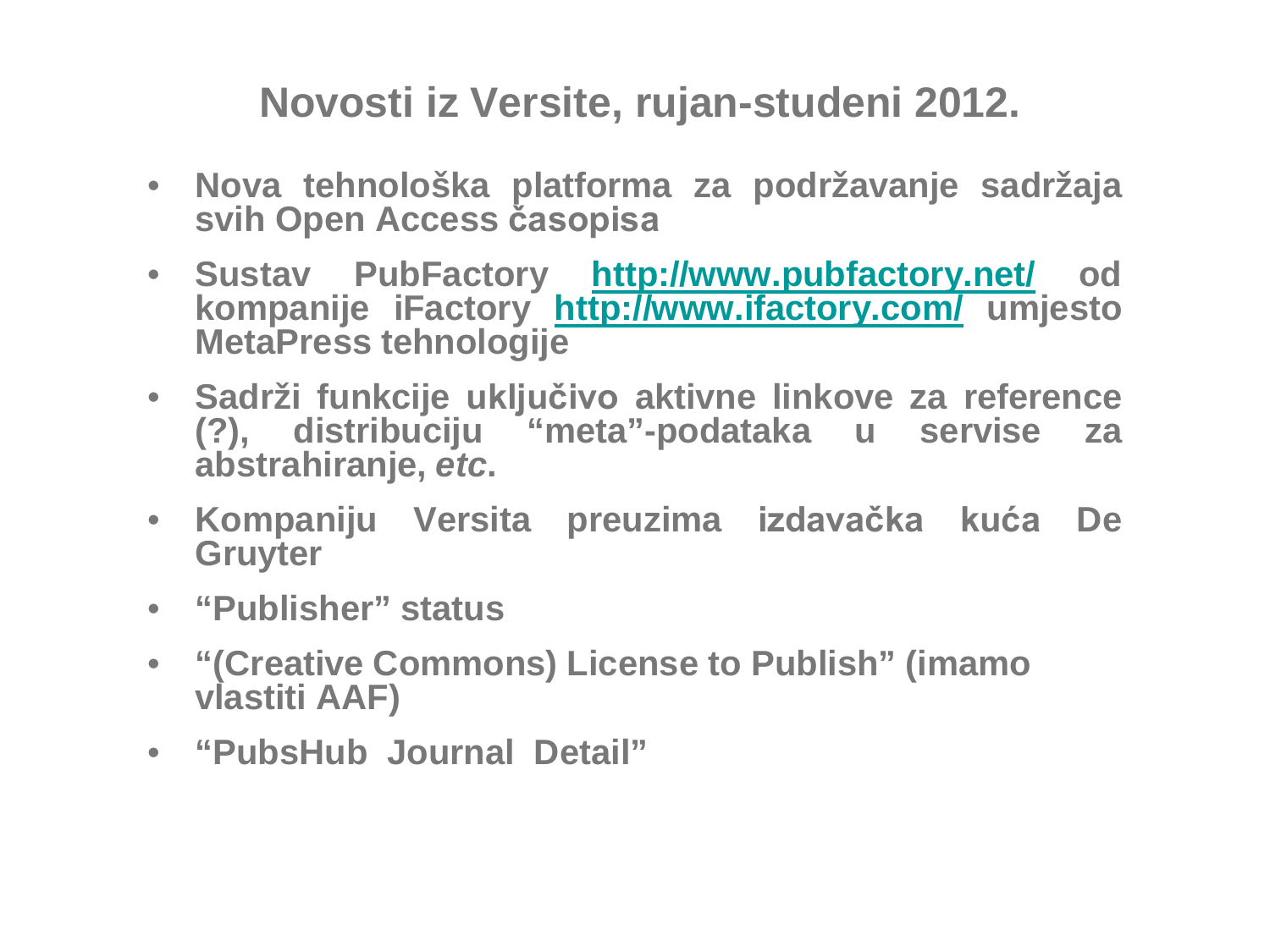## **Zaključno:**

**Postignuća** *Acta Pharmaceutica* **od 2007. godine**

- **Jačanje dostupnosti i vidljivosti sadržaja časopisa (npr., višestruko povećani broj posjeta časopisu i čitatelja punih tekstova članaka u 2011: 2x u odnosu na 2010, 6x u odnosu na 2008, 42x u odnosu na 2007.)**
- **Jačanje međunarodne i domaće prepoznatljivosti časopisa (npr., značajno povećani broj prispjelih rukopisa u 2011: +45% u odnosu na 2010, +72% u odnosu na 2008, +110% u odnosu na 2007.)**
- **Povećana indeksiranost/citiranost (broj servisa koji indeksiraju AP raste: 13 u 2011, 11 u 2010, 7 u 2007; IF 2010: 1,312)**
- **Povećana kvaliteta prispjelih i objavljenih radova**

**Troškovi**

• **ca 5% ukupnih troškova**